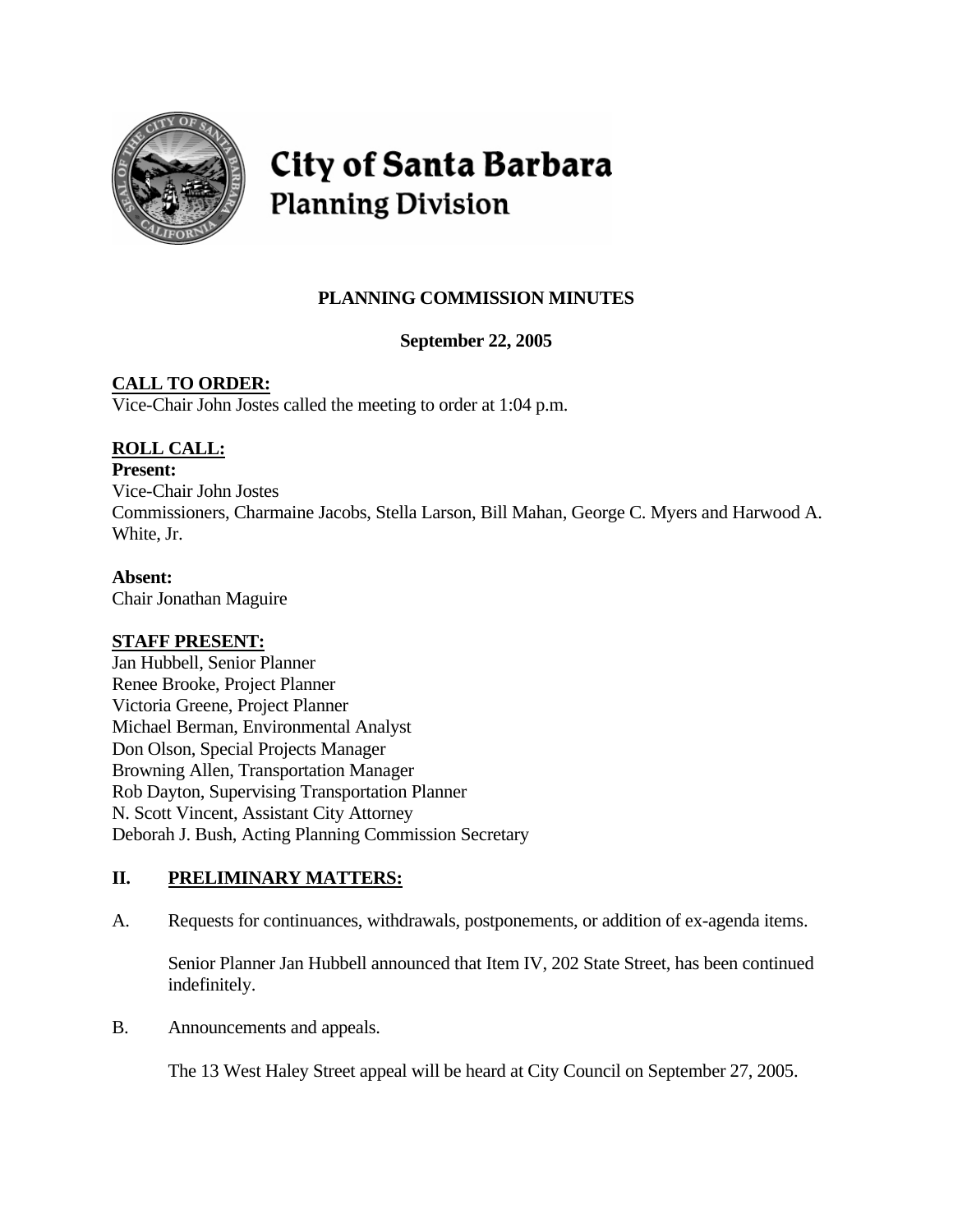C. Comments from members of the public pertaining to items not on this agenda.

None.

#### **III. ENVIRONMENTAL HEARING:**

#### **APPROXIMATE TIME: 1:07 P.M.**

#### **APPLICATION OF BRENT DANIELS, AGENT FOR HERBERT BARTHELS, TRUSTEE, OWNER, 1837 ½ EL CAMINO DE LA LUZ, 045-100-065 E-3/ONE-FAMILY RESIDENCE AND SD-3/COASTAL OVERLAY, GENERAL PLAN DESIGNATION RESIDENTIAL, 5 UNITS PER ACRE, MST2002-00214**

**Project Description:** The project consists of the construction of a 1,499 square foot, 2-story single family residence with an attached 443 square foot garage, on a 23,885 square foot vacant bluff-top lot. Access to the site would be provided by private easements extending south from the terminus of the paved public road (El Camino de la Luz).

The **City of Santa Barbara** will be the Lead Agency and will prepare an environmental impact report (EIR) to evaluate impacts of the proposed 1837 ½ El Camino de la Luz Residence**.** The purpose of an EIR is to provide decision-makers and the public with information that enables them to consider the environmental consequences of the proposed project. The EIR would identify potentially significant effects, and any feasible means of avoiding or reducing the effects through project redesign, the imposition of mitigation measures, or implementation of alternatives to the project.

Comments on the proposed EIR scope of analysis are invited from public agencies, community interest groups, and individual members of the public. We request the views of public agencies as to the scope and content of environmental information germane to agency statutory responsibilities for the project. Some agencies may need to use the EIR prepared by our agency when considering approvals for the project. Please provide the name of an agency contact persons, if applicable.

**EIR Scope of Analysis**: The proposed EIR scope of analysis would include evaluation of project environmental effects associated with visual aesthetics impacts. An Initial Study, describing potentially significant visual aesthetic impacts as well as less than significant impacts in other issue areas, is available for review at the City Planning Division located at 630 Garden Street, or online at [www.SantaBarbaraCA.gov.](http://www.santabarbaraca.gov/)

**Comments:** Written comments on the EIR scope of analysis identified in the Initial Study should be sent at the earliest possible date, but **received not later than, October 3, 2005, at 4:30 p.m.** Please send your written comments to the attention of Renee Brooke, AICP, Project Planner, at the above address.

Renee Brooke, Project Planner, provided an overview of the project and stated the purpose of the hearing.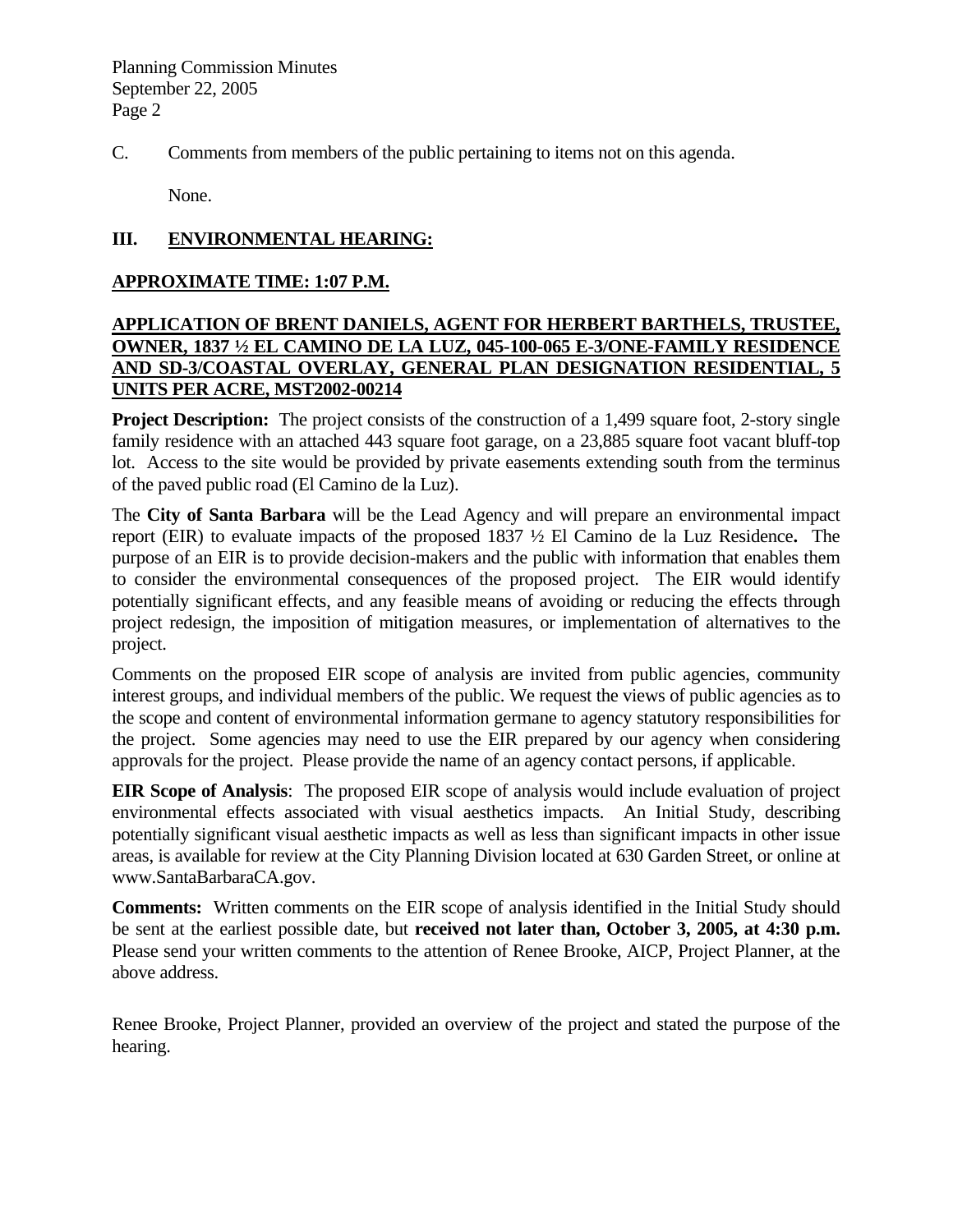Brent Daniels, Agent for Herbert Barthels, commented briefly on the project and thanked Staff for their continued efforts.

Public comment opened at 1:21p.m.

Commissioner questions:

- 1. Asked if views from the Coast Guard property should be included in the analysis.
- 2. When impacts cannot be mitigated, how can the Commission balance issues?

Public comment opened at 1:21p.m.

The following people commented on the scope of the EIR:

Stan Krome, stated that the project since the onset has been plagued by problems. Mr. Krome believes the lot is an illegal lot and would like the Commissioners to view the site.

JoAnna Morgan stated that she concurs with Mr. Krome. Ms. Morgan is concerned that only the issue of view is being considered in the EIR.

Public comment closed at 1:25p.m.

During the discussion, the Commissioners either individually or collectively with regards to the scope of the EIR:

- 1. Asked how the framing of alternatives would be addressed in the EIR.
- 2. Asked, if EIR focuses on view corridor, how does the EIR consultant determine what is being taken away and what will remain?
- 3. Asked when a public view would be considered permanently impacted
- 4. Stated that the geological review is defensible and is comfortable with the analysis of that issue in the Initial Study.
- 5. Suggested that the project architect prepare massing studies, starting with the smallest, legally allowable residence on the property.
- 6. Stated that oftentimes with EIRs, alternatives considered are not feasible. Would like to see the architect and owner propose feasible alternatives which would reduce the visibility of the home. Would like to see how the various scenarios will impact the view corridor, so the EIR should focus more on pictures than words. Suggested that a representative from the Parks and Recreation Department be consulted to help develop potential mitigation measures at La Mesa Park.
- 7. Stated that it would be helpful to develop feasible alternatives, conduct an analysis of the alternatives.
- 8. Stated the focus of the EIR should not be narrowed so much that the utility of the document is lost. Alternatives need to include an analysis of impacts to other issue areas.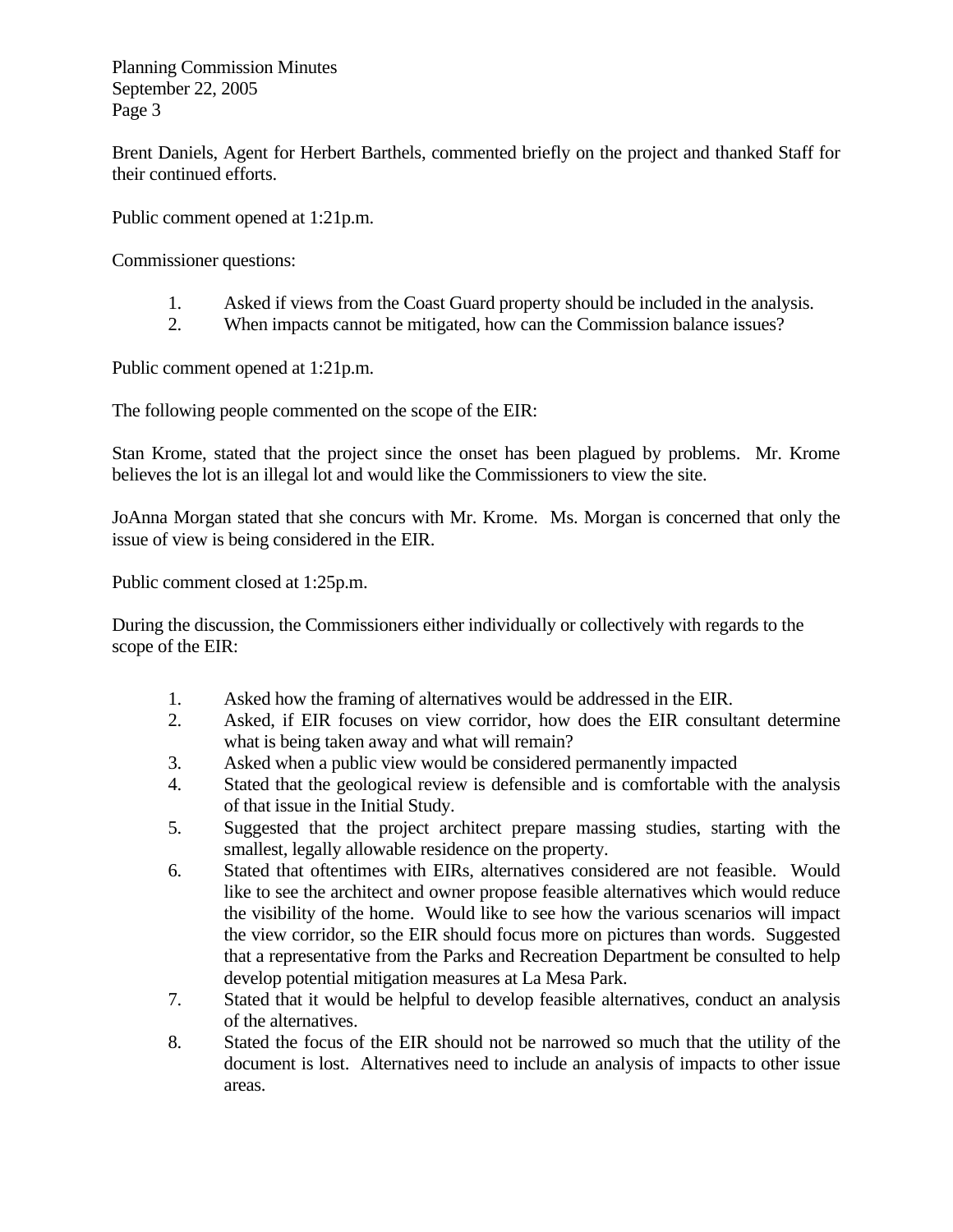9. Stated an alternative-based EIR should be considered, where a discussion of alternatives makes up the bulk of the document.

Ms. Hubbell stated that if an impact cannot be mitigated, the Commission must decide if the project results in a public benefit that outweighs the unmitigable impact.

#### **IV. CONTINUED ITEM FROM AUGUST 25, 2005 – CONTINUED INDEFINITELY**

#### **APPLICATION OF BRIAN CEARNAL (ARCHITECT), AGENT FOR HOWE PROPERTIES, 202 STATE STREET, APN: 033-051-018, HRC-2/S-D-3 HOTEL AND RELATED COMMERCE AND COASTAL OVERLAY ZONES, GENERAL PLAN DESIGNATION: HOTEL AND RELATED COMMERCE II (MST2003-00890) (CDP2005- 00006)**

The proposed project consists of a 900 square foot addition to an existing 3,450 square foot restaurant (Paoli's) located in a mixed-use building at the northeasterly corner of State and Yanonali Streets. The project also includes reconfiguring the parking lot (1 net new stall), constructing a new trash enclosure and terminating the existing easement agreement for shared parking and access with the adjacent parcel. The discretionary applications required for this project are:

1. A Modification to reduce the required front yard setback (SBMC§28.22.060) and

2. A Coastal Development Permit for development in the non-appealable jurisdiction of the Coastal Zone (SBMC§28.45.009).

The Environmental Analyst has determined that the project is exempt from further environmental review pursuant to the California Environmental Quality Guidelines Section 15301, Existing Facilities.

The Commission recessed at 1:45p.m. and reconvened at 2:11p.m.

## **V. DISCUSSION ITEMS:**

## **APPROXIMATE TIME: 2:15 P.M.**

#### **A. APPLICATION OF KATHLEEN BAUSHKE, APPLICANT FOR TRANSITION HOUSE, FOR LEASE OF 1011 OLIVE STREET, 029-222-012, C-2/R-3 ZONES, GENERAL PLAN DESIGNATION: RESIDENTIAL 12 UNITS PER ACRE (MST2005-00571)**

The proposed project involves a discussion request that the temporary (approximately one year) homeless family shelter use of the project site substantially conforms to the previous senior care facility's Conditional Use Permit and Parking Modification. A **Substantial Conformance Determination** is a staff level review of a project that has received prior approval by the Planning Commission and has been revised in a minor fashion. At times such as this the Planning Commission is asked to offer input before staff makes the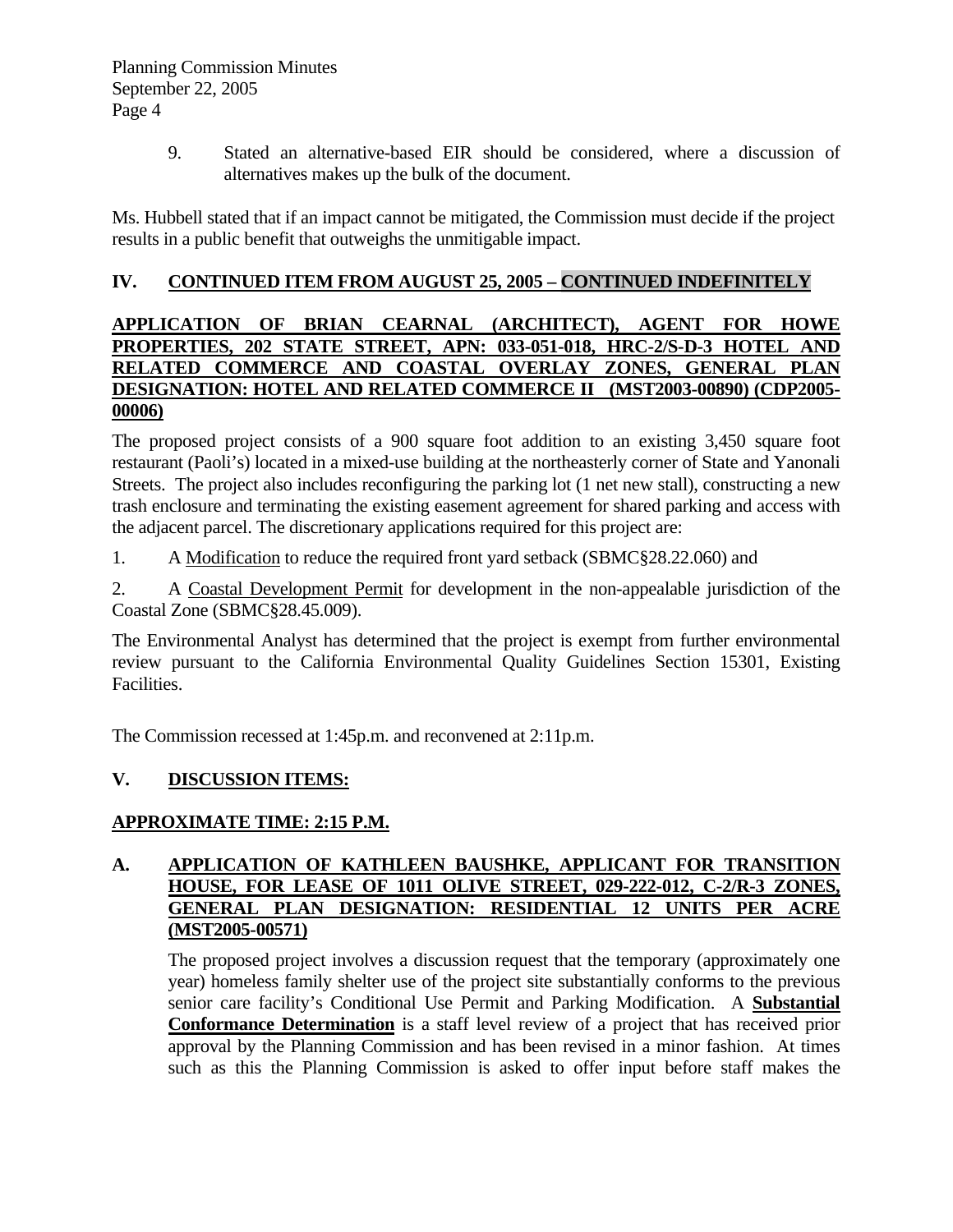> substantial conformance determination. Once staff has received the Commission's input a determination will be made.

Case Planner: Bettie Weiss, City Planner Email: [bweiss@santabarbaraca.gov](mailto:bweiss@santabarbaraca.gov)

Jan Hubbell, Senior Planner, gave a brief overview of the project.

Kathleen Baushke, Transition House, gave a brief overview of the request.

The public hearing opened at 2:22p.m.

The following people spoke in support of the project:

Annette Perez Rod Fredericks Jim Buckley Gale Franco-Trowbridge Lynnelle Williams

The following people spoke with concerns about the project:

Charlie Figueroa Nancy Cohen Katherine Denlinger Ingrid Biancone Michael Hofmann

The public hearing closed at 2:37p.m.

Commissioners had the following questions:

- 1. Asked for clarification that the residents of Transition House will be gone during the day, and only return at night and on weekends.
- 2. Asked if there was a time limit to complete the project.
- 3. Asked if there is any "greater than average" social disturbance or police calls that occur at Transition House.
- 4. Asked to describe the parking plan.
- 5. Asked if there were a standard of care in terms of neighborhood outreach, where people are legitimately concerned with what will happened and questioned how the outreach is being handled.
- 6. Asked for clarification of the impact of the schools.

Ms. Hubbell provided information on police calls, and stated that the restrictions on this temporary relocation would be the same as at the existing facility.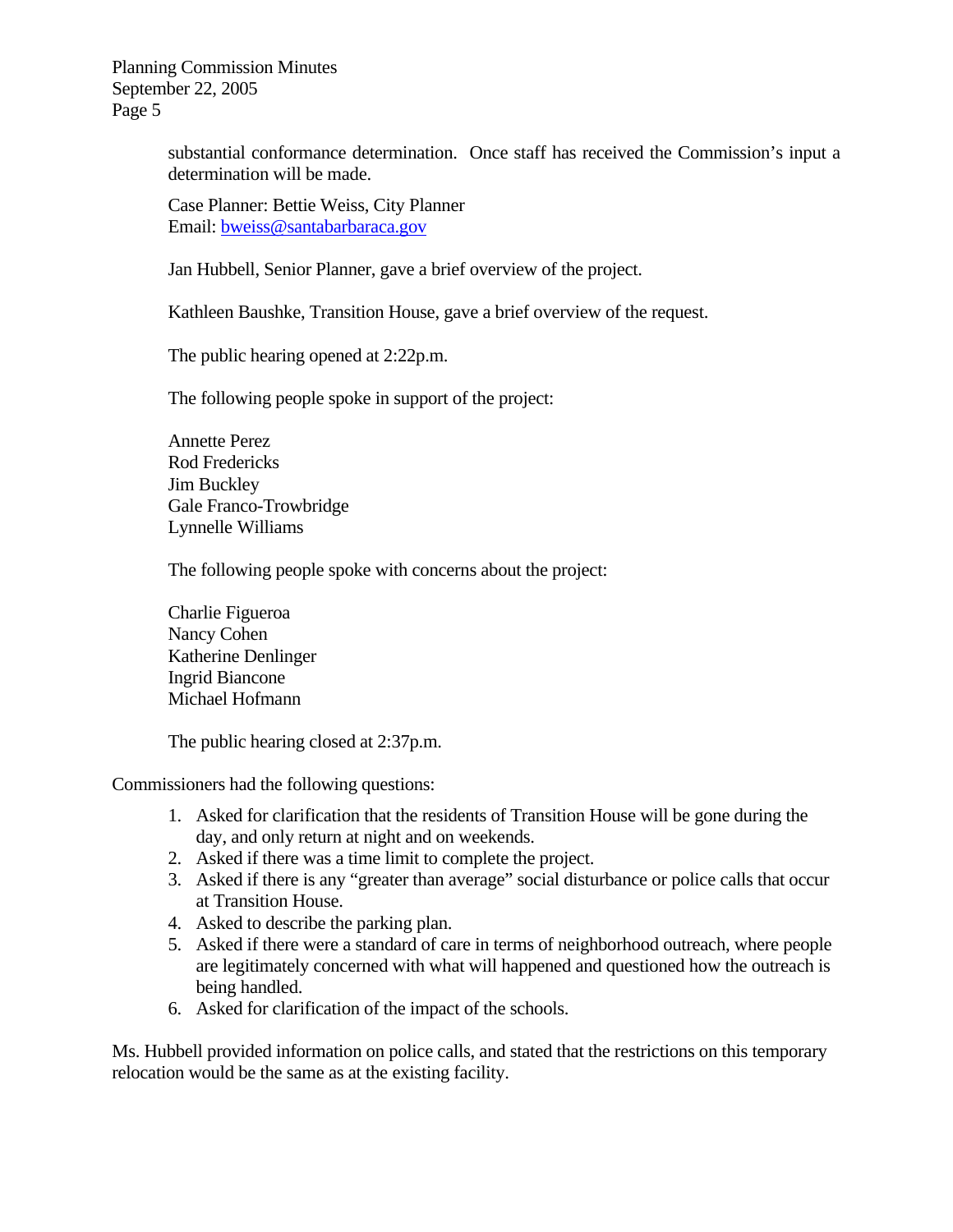Mr. Olson, Special Projects Manager, explained that a good example of neighborhood outreach is Casa Esperanza, and that Transition House has a similar approach to interacting with the neighborhood.

Ms. Baushke explained that no on-street parking would be allowed, and that there would be no change in school attendance.

The Commissioners made the following comments:

- 1. Stated that the response and concerns of the neighbors is appreciated. Does not believe the project is an unreasonable request and supports the one year occupancy by Transition House.
- 2. Stated that the proposed and prior uses are substantially the same, and that if necessary, there should be a review after 18 months as to the status of construction. Transition House is an important use in Santa Barbara.
- 3. Stated support for the project and would like the good will of the neighborhood be fostered. Encouraged the public to continue to ask questions and suggested that a sign be posted in the event the neighbors have concerns. The program is a miracle for Santa Barbara.
- 4. Stated that the program is a great contribution to the City of Santa Barbara and does not believe it will be a problem to the neighborhood. Encouraged neighbors to visit the site to observe what is taking place.
- 5. Suggested that Staff address the parking issue for the neighborhood more extensively.
- 6. The fencing is considered to be "good neighbor fencing".
- 7. Appreciates the applicant's efforts in working with the public.

#### **APPROXIMATE TIME: 3:03 P.M.**

#### **B**. **APPLICATION OF BROWNING ALLEN, AGENT FOR THE CITY OF SANTA BARBARA PUBLIC WORKS DEPARTMENT, 1221 ANACAPA STREET, APNS 039-183-034, -037, AND -038; C-2 COMMERCIAL ZONE, GENERAL PLAN DESIGNATION: GENERAL COMMERCE/MAJOR PUBLIC AND INSTITUTIONAL (MST1999-00909)**

Report on and discussion of potential change to Granada Garage, Condition G, Planning Commission Resolution No. 010-01, regarding establishment of a transit pass program.

Case Planner: Browning Allen, Transportation Manager Email: [ballen@santabarbaraca.gov](mailto:ballen@santabarbaraca.gov)

Browning Allen, Transportation Manager, gave a brief overview of the Transit Pass Program and the proposed changes.

Rob Dayton, Supervising Transportation Planner, provided additional information on usage of the Transit Pass Program.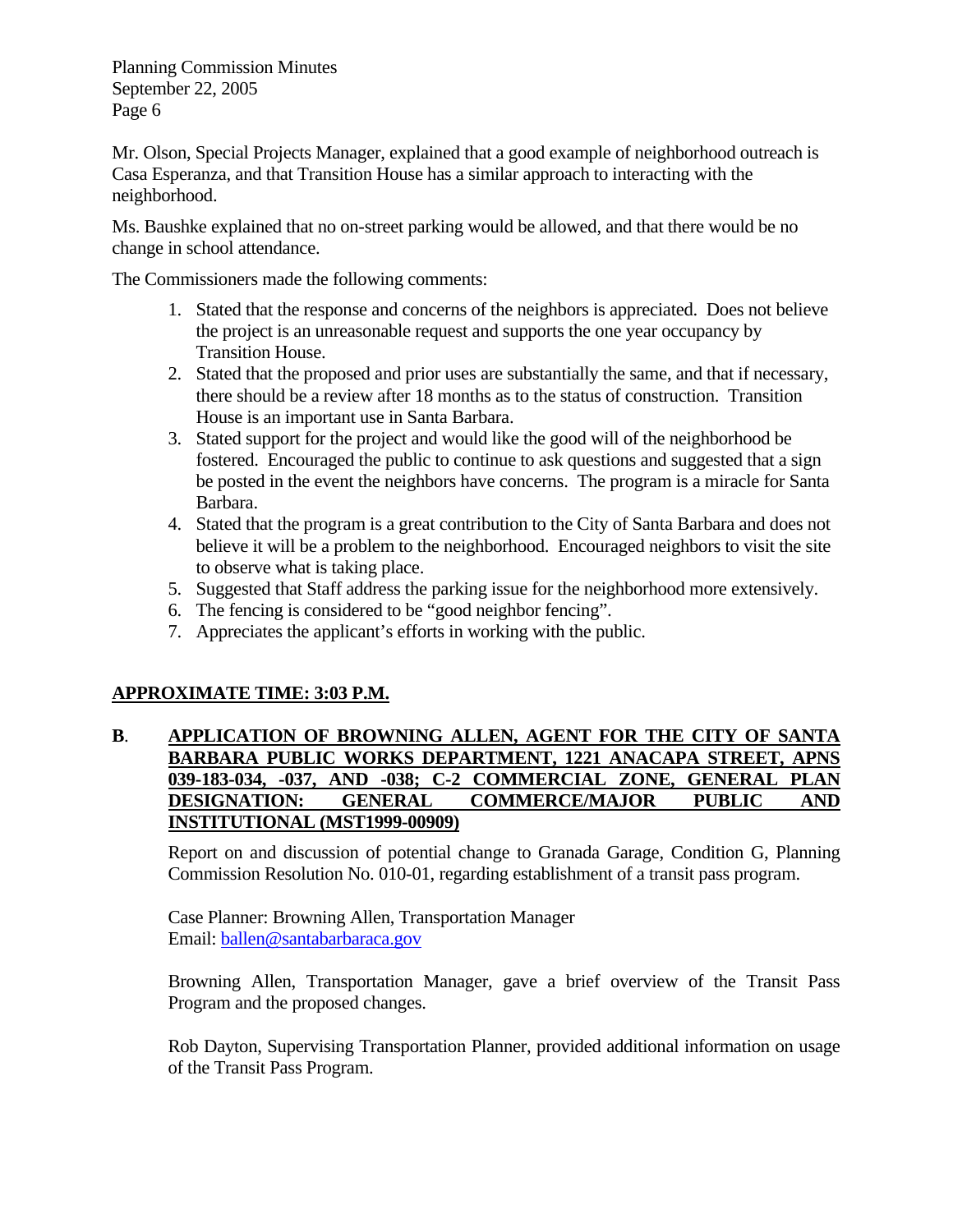Public comment opened at 3:14p.m., and the following person spoke:

Mr. Williams

Public comment closed at 3:15p.m.

Vice-Chair Jostes appointed Commissioner Mahan Chair Pro tem at 3:18p.m.

Vice-Chair Jostes left the meeting at 3:28p.m.

Public comment re-opened at 3:28p.m., and the following person spoke:

Harley Augustino, PUEBLO

Public comment closed at 3:32 p.m.

Commissioner's comments and questions:

- 1. Expressed appreciation for the need for adaptive management, replacing an ineffective mitigation measure with another measure. Need to accommodate the intent of the measure, but make it effective. The garage must open on time. If possible, design the change to "buy the mitigation measure forward."
- 2. Stated that the true intent of the project must be met; this is to reduce daily trips. It is critical to merchants and the public that the Granada Garage be opened before the holidays.
- 3. Recommended that the enhanced transit extend to other neighborhoods, and it is important to reduce the amount of automobiles within Santa Barbara. Very supportive of enhanced transit.
- 4. Asked where MTD fits within the traffic mitigation puzzle. There are not enough places for people to sit on the bus, and suggests there should be more buses on the street. Marketing is important to encourage people to take the bus.
- 5. Asked when the garage is expected to open.
- 6. asked what will be done in the interim until the new program is in place.
- 7. Asked how many City and County employees use the My Ride program.
- 8. Asked if this will be a programmatic change or a real change and stated a need for more assurances that the Average Daily and Peak Hour Trip requirements will be met.
- 9. Concerned with the short-term side of the mitigation. There needs to be a long term view of what the transit program will be.
- 10. Stated there was initially more concern with the parking garage than the transit program. There aren't enough riders to make up for the amount of money being spent. Experts have known for a long time that reduced headways are more important than free bus passes. This will be a better solution.
- 11. Asked about the Mesa loop and what is the route it takes?
- 12. Stated that the downtown shuttle is great, and shows how improved transit can work.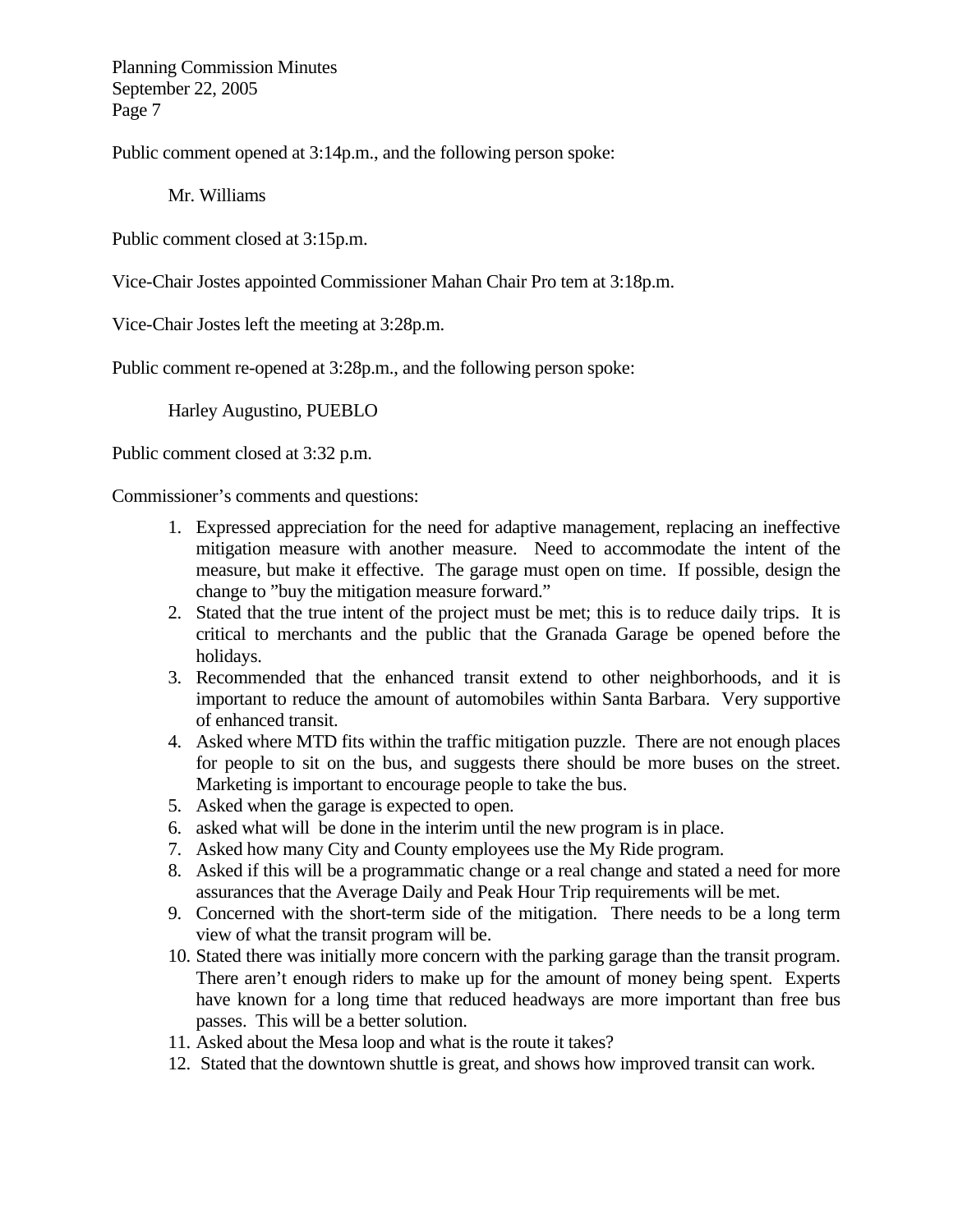- 13. Stated that giving people free tickets is not necessarily the proper solution. Would like to see enhanced headway with transportation. Re-evaluating the peak hour trips and the overall situation is a necessity.
- 14. Encouraged cities to the north and the south to join in on a transportation plan.

Mr. Allen stated the garage will be open by Thanksgiving. He stated that until the new program is in place, My Ride passes will continue to be used. It will take about a year for the new buses to be in place and the marketing to be ready. Mr. Allen stated that there will be no action today. The My Ride program cost about \$350,000 for the first year.

Mr. Dayton explained that the My Ride program has been in effect as a pilot program for about a year for Santa Barbara city and county employees. About 1500 passes were issued. There are only about 50 riders on average. No one is certain how many of those riders used the bus before passes were issued. Mr. Dayton also described the Mesa Loop route and noted that it is very effective at removing trips at the freeway interchanges.

#### **VI. ADMINISTRATIVE AGENDA**

A. Committee and Liaison Reports.

 Commissioner Mahan stated there was an Airport Terminal Design Review committee meeting, and the Committee finds the conceptual design to be acceptable; however, there are issues with respect to the site plan. It is undetermined if the Architectural Board of Review and/or the Historic Landmarks Commission should review the design.

 Commissioner White stated that the Harbor and Seafood Festival is scheduled for October 15, 2005, and encouraged the public to attend.

 Commissioner Larson stated that the City Streetlight Design Subcommittee is moving forward successfully and should have guidelines ready for review soon.

B. Review of the decisions of the Modification Hearing Officer in accordance with SBMC §28.92.026.

None were requested.

C. Action on the review and consideration of the items listed in I.B.2. of this Agenda.

**MOTION: White/Mahan** Approve the Minutes and related Resolutions for April 7, 14, 21, 28, May 5, 12, 19, 2005 as corrected.

This motion carried by the following vote:

Ayes: 6 Noes: 0 Abstain: see below Absent: 1